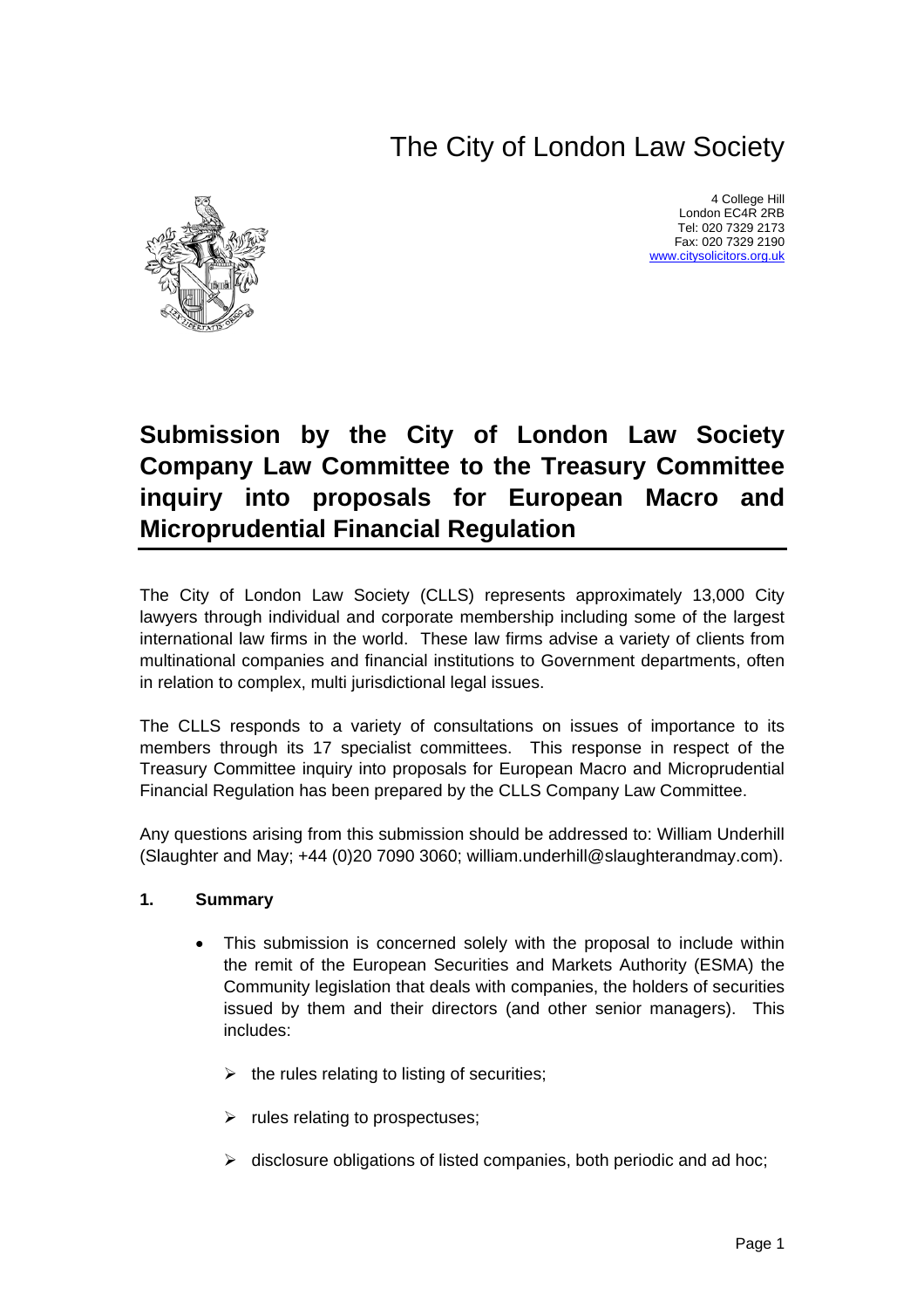- $\triangleright$  obligations of shareholders to disclose their interests;
- $\triangleright$  the regulation of takeovers under the City Code on Takeovers and Mergers;
- $\triangleright$  the rules relating to market abuse.
- The new European architecture for Financial Regulation is being brought forward as a response to the "real and serious risks to the stability of the internal market" created by the financial and economic crisis<sup>[1](#page-1-0)</sup>. The areas of regulation with which we are concerned ("**securities regulation**") are not in any way implicated in the financial crisis and there is no suggestion in any of the Commission publications on the proposals that they are. No attempt has been made to articulate a proper justification for the imposition of a new layer of regulatory responsibility for these areas, an approach which will inevitably undermine the authority of the national regulators (in the UK, the FSA and the Takeover Panel).
- The main thrust of the proposals is to establish a closely harmonised system of *financial regulation<sup>[2](#page-1-1)</sup>* which covers the supervision of financial institutions and markets, including prudential supervision of financial institutions and the "**conduct of business regulation**" of financial institutions. We offer no comment on that. We are, however, very concerned that the proposals would result in a major change in the approach to securities regulation without any analysis of the need for that change or its likely consequences. We believe that conferring on ESMA, as a European "super-regulator", the role of rulemaker, with powers of direct intervention, would represent a significant change in the framework of securities regulation that may threaten the established working of the capital markets in the UK.
- In the area of securities regulation, the legislation has adopted different approaches according to the objectives of the specific legislation, complying with the principle of subsidiarity. This has allowed flexibility where appropriate for the rules to respond to local market dynamics. Although the proposals do not indicate that there would be an immediate major change in the framework for securities regulation, adopting a common approach to both financial regulation (with its core aspiration of a "single rule book") and securities regulation, will shift the geography significantly towards greater harmonisation with an inevitable effect over time on securities regulation. There may be a case to be made for greater harmonisation in areas of securities regulation but no attempt has been made to present that case.

<span id="page-1-0"></span> <sup>1</sup> Paragraph 4 of the Explanatory Memorandum.

<span id="page-1-1"></span><sup>&</sup>lt;sup>2</sup> In its response to the House of Lords EU Committee Report "The future of EU financial regulation and supervision", the European Commission explained that the proposal of the European System of Financial Supervisors (ESFS), which includes ESMA, was "the supervision of individual financial institutions", with no mention of the wider regulatory issues with which we are concerned (C(2009)8014, 26 October 2009).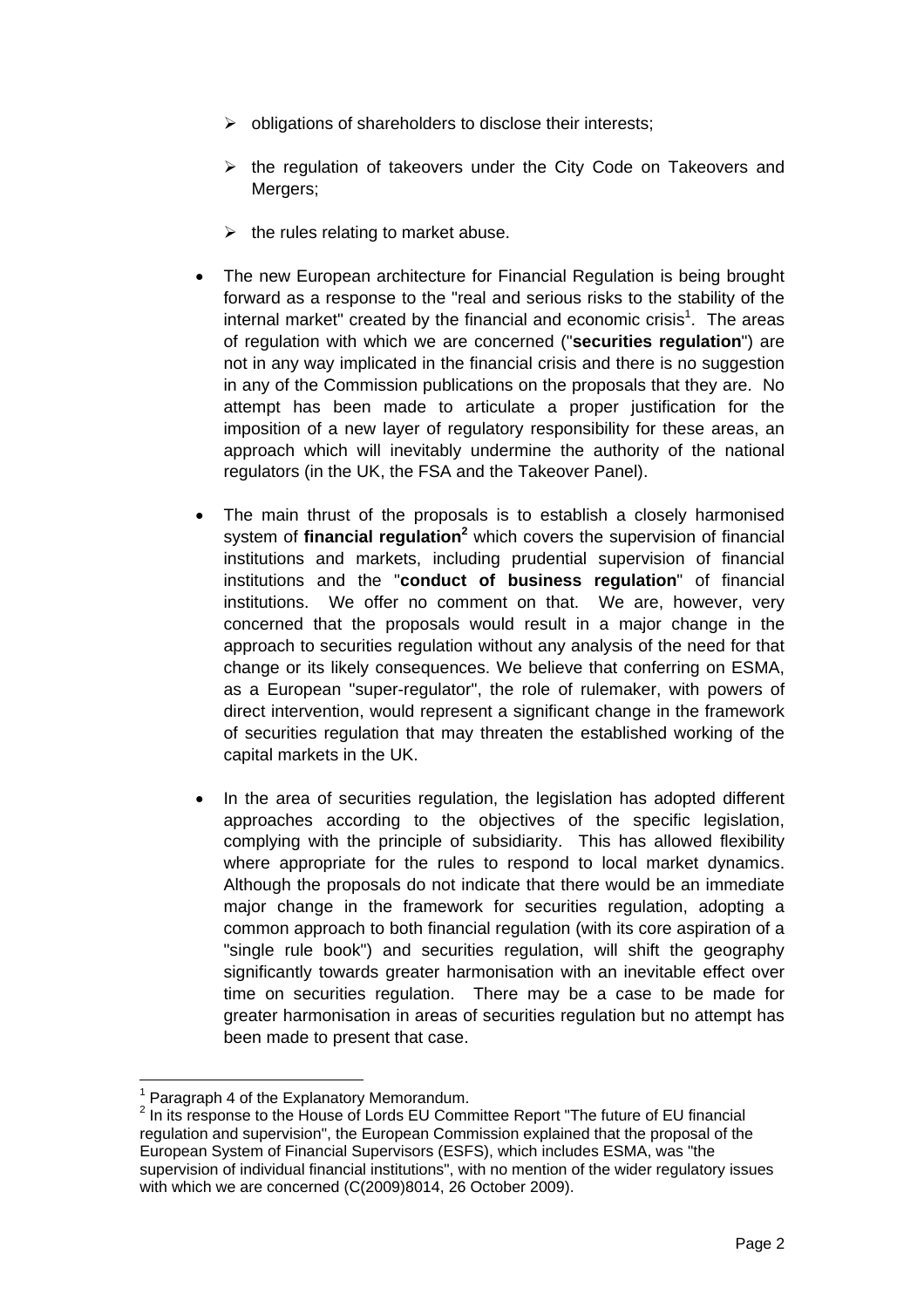We suggest therefore that if the proposals as a whole are adopted, ESMA's role in the areas we have identified should be confined to the role CESR currently performs. If thought appropriate, there could be a subsequent consultation and debate of the merits of an expansion of ESMA's role of these areas of regulation.

- The systemic problems recently experienced are not a result of failures in the system of securities regulation and there is no justification for proceeding with this step change to increased harmonisation with the same urgency that may be required in relation to financial regulation. Any such change should be the subject of proper consideration and full consultation with all stakeholders. The fact that there has been some prior consultation on the wider de Larosière and Commission proposals has not helped: those proposals focus on significant financial market issues, which of course have been the focus of responses. Given the excellent consultation processes which led to the current regime, it would be highly regrettable to introduce an entirely new framework on the back of unrelated concerns about banks and financial institutions.
- If, contrary to our views, securities regulation is brought within the scope of the new architecture, proper consideration must be given to the essential differences between the regulation of individual regulated entities (which is what financial regulation involves) and regulation that provides a framework for numbers of unregulated entities and individuals to interact (which is what securities regulation deals with).

A simplistic "one size fits all" approach will not be appropriate. In particular the powers of direct intervention (Article 9) and to impose emergency measures (Article 10), should be limited to areas of financial regulation.

The proposed inclusion of takeovers regulation within the scope of ESMA's powers requires particular attention. The Takeovers Directive was the result of many years discussion and negotiation and its minimum harmonisation approach reflected a recognition of the very considerable differences between Member States in their regulation of takeovers. For the UK, it was very important that the Takeovers Directive did not interfere in the smooth operation of the well established and well respected system operated by the City Panel on Takeovers and Mergers. That objective was largely achieved. CESR's only role in relation to takeovers regulation is to provide an informal framework for relevant national regulators to exchange views and information. No justification has been advanced for bringing takeover regulation within the remit of ESMA and in our view it should not be.

We see no benefit, and considerable risks, if this important area of regulation is brought within the scope of ESMA's authority.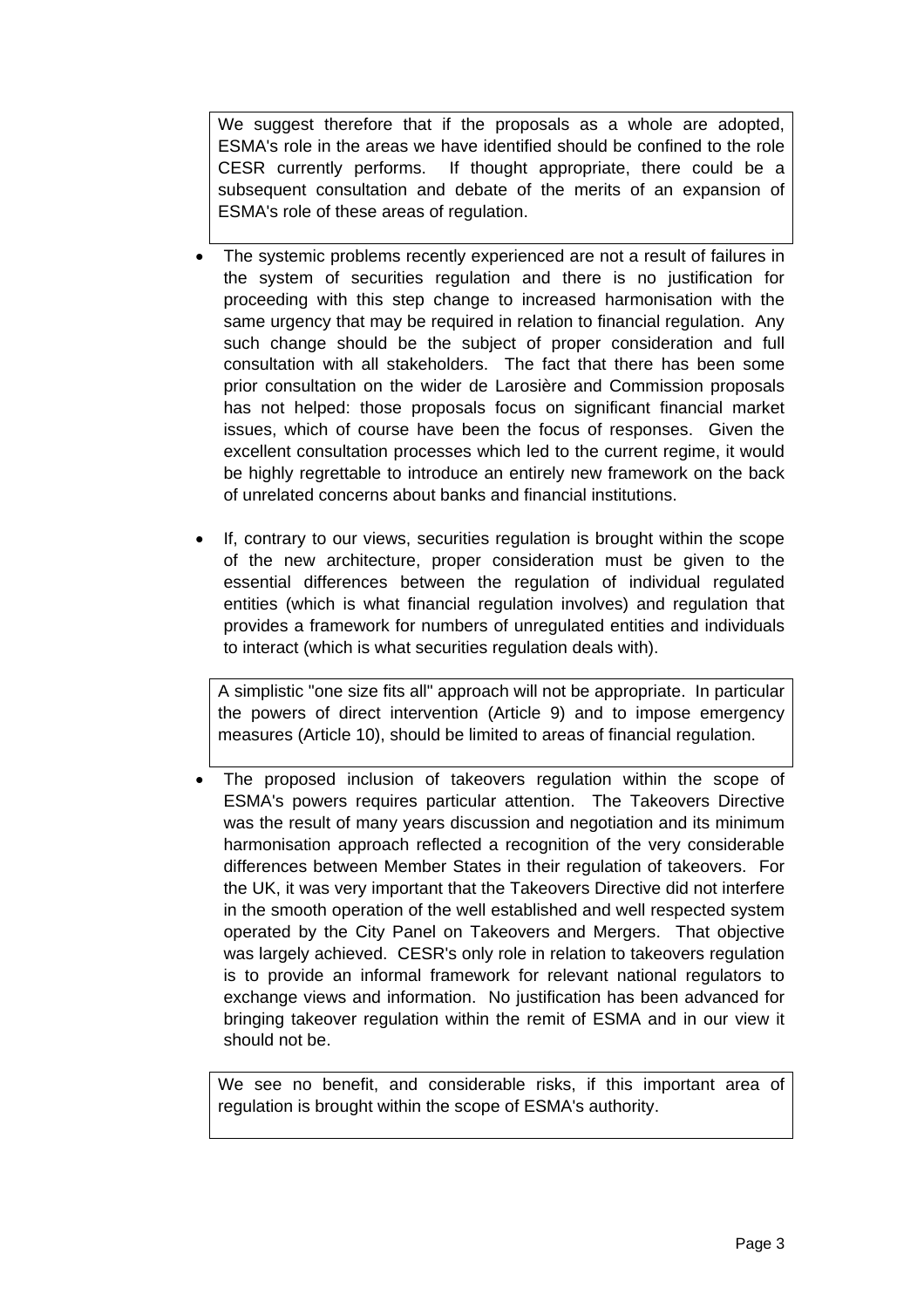# **2. Scope of our concerns**

We are concerned solely with the proposals as they relate to the European Securities and Markets Authority (ESMA). ESMA is to be given responsibility for a wide range of areas of regulation. These include "**financial regulation**":

- regulations governing the operation and functioning of financial markets;
- regulation of the activities of credit institutions, insurance undertakings and investment firms and, prospectively, alternative investment fund managers and credit rating agencies (which we refer to as "**financial institutions**").

In addition, ESMA would have responsibility for "**securities regulation**", including:

- regulation of market abuse<sup>[3](#page-3-0)</sup>;
- obligations of issuers of securities to make disclosures, both ad hoc<sup>[4](#page-3-1)</sup> and on a regular basis<sup>[5](#page-3-2)</sup>;
- obligations of holders of shares to make disclosures regarding their interests<sup>[6](#page-3-3)</sup>;
- requirements for publication of prospectuses<sup>[7](#page-3-4)</sup>;
- requirements for admission to listing<sup>[8](#page-3-5)</sup>;
- regulation of takeovers<sup>[9](#page-3-6)</sup>.

#### **3. Background - the case for change**

3.1 The origin of the current proposal lies in the Report of the High Level Group on Financial Supervision in the EU chaired by Jacques de Larosière. That Group's terms of reference were:

> "The Group is therefore requested to make proposals to strengthen European supervisory arrangements covering all financial sectors, with the objective to establish a more efficient, integrated and sustainable European system of supervision.

In particular the Group should consider:

<span id="page-3-0"></span> <sup>3</sup> Market Abuse Directive (other than Article 6).

<span id="page-3-1"></span><sup>&</sup>lt;sup>4</sup> Article 6 of the Market Abuse Directive.

<span id="page-3-2"></span><sup>&</sup>lt;sup>5</sup> Transparency Directive.

<span id="page-3-3"></span><sup>6</sup> Transparency Directive.

<span id="page-3-4"></span><sup>&</sup>lt;sup>7</sup> Prospectus Directive.

<span id="page-3-5"></span><sup>&</sup>lt;sup>8</sup> Consolidated Admissions and Reporting Directive.

<span id="page-3-6"></span><sup>&</sup>lt;sup>9</sup> Takeovers Directive.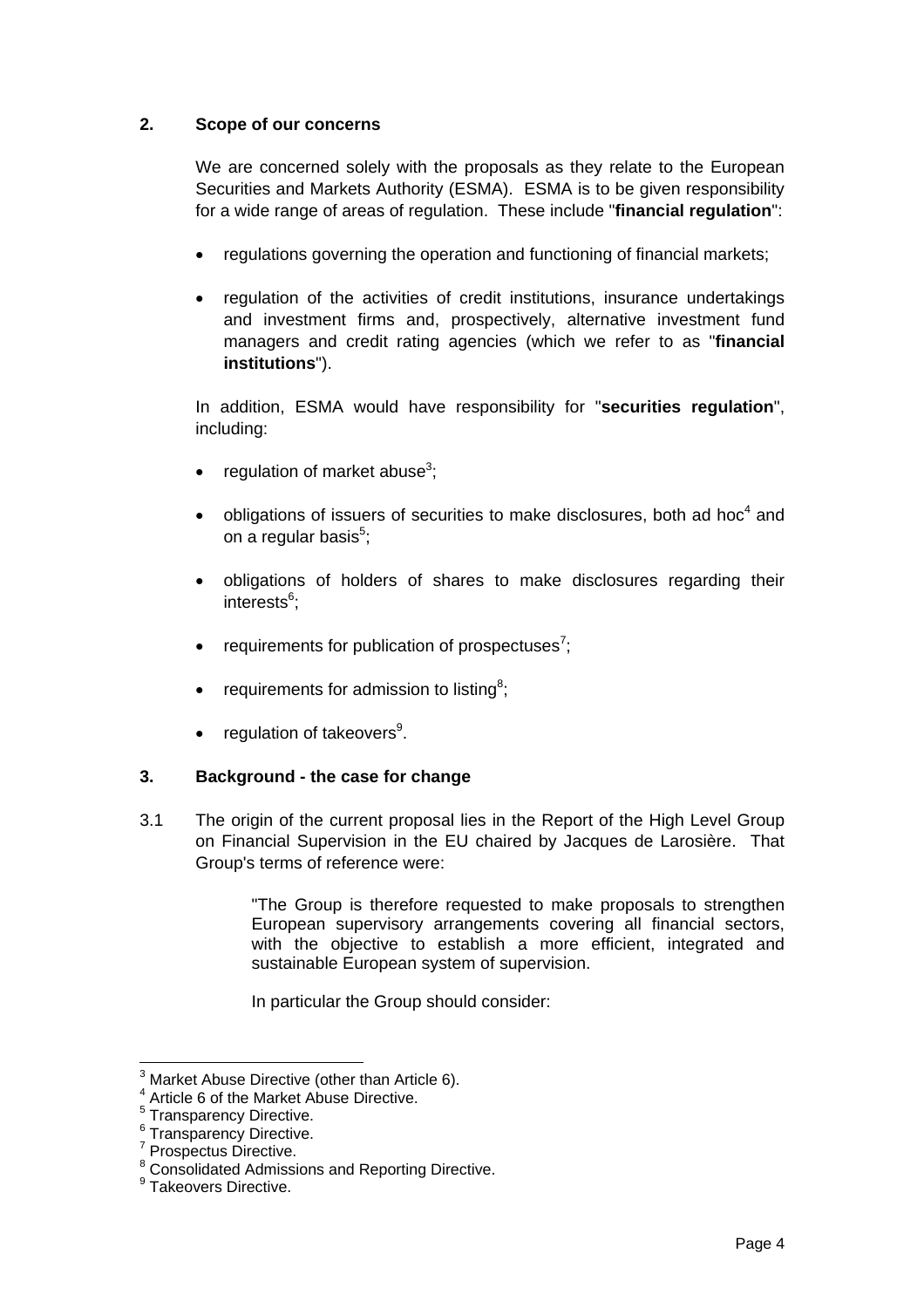- how *the supervision of European financial institutions and markets* should best be organised to ensure the prudential soundness of institutions, the orderly functioning of markets and thereby the protection of depositors, policy-holders and investors;
- how *to strengthen European cooperation on financial stability oversight*, early warning mechanisms and crisis management, including the management of cross border and cross sectoral risks;
- how supervisors in the EU's competent authorities should cooperate with other major jurisdictions to help *safeguard financial stability* at the global level." (emphasis added)

In line with these terms of reference, the Report<sup>10</sup> discussed only the prudential supervision of financial institutions and some other aspects of financial regulation. It contained no explanation of why securities regulation should be brought within the architecture it proposed.

3.2 The Commission Communication in May 2009<sup>[11](#page-4-1)</sup> describes the case for macro and **micro-prudential reform**. Its focus was on financial regulation, not on securities regulation, and it did not set out any justification for the changes it proposed in relation to securities regulation. For example:

> "The focal point for day to day supervision would remain at the national level, with national supervisors remaining responsible for the supervision of individual entities, for example with respect to capital adequacy."

and

"…the European Supervisory Authorities could also be empowered to adopt decisions directly applicable to financial institutions in relation to requirements stemming from EU Regulations relating to the prudential supervision of financial institutions and markets as well as the stability of the financial system."

3.3 The language used in the Commission Communication is in terms of "supervision"<sup>[12](#page-4-2)</sup> and seems to be focussed on the regulation of financial institutions and not on the wider regulation of financial markets and their participants. The approach up to now in relation to securities regulation has been to allow national authorities to operate their national rules that implement the Community legislation, an approach that reflects the continuing diversity of financial markets that each operate under different structural

<span id="page-4-0"></span> $10$  Report of the High Level Group on Financial Supervision in the EU (Brussels, 25 February 2009).<br><sup>11</sup> COM(2009)252 final 27th May 2009.

<span id="page-4-1"></span>

<span id="page-4-2"></span> $12$  E.g. "The focal point for day to day supervision would remain at national level"

<sup>(</sup>Communication, paragraph 4). "The European Supervisory Authorities should … contribute to the emergence of a common supervisory culture and consistent supervisory practices" (ibid).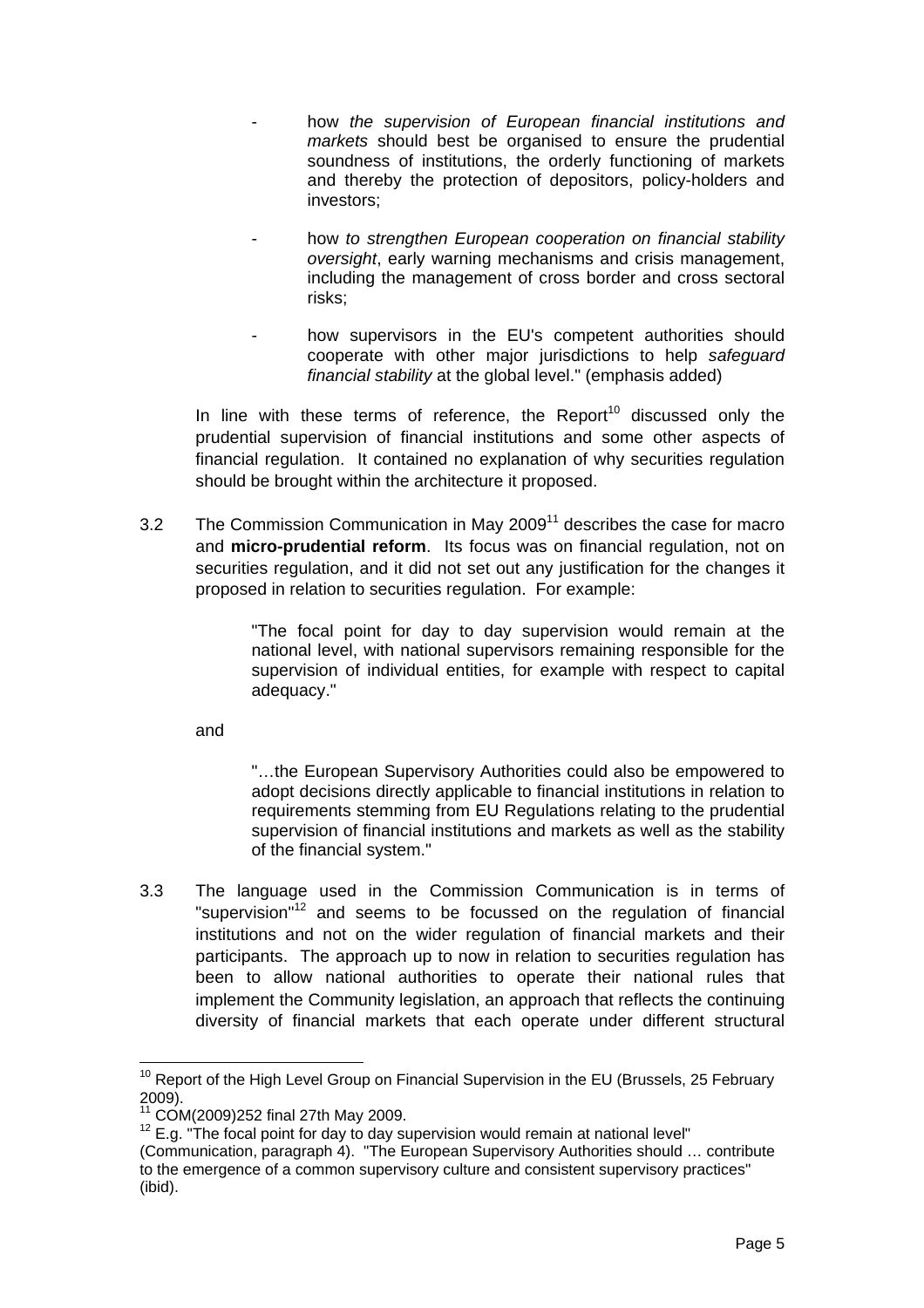conditions. Over time there may be movement towards fully harmonised markets but we do not believe a step-change in approach is appropriate, or that adequate (or any) justification for that change has been advanced.

3.4 As there has been no attempt to justify the inclusion of securities regulation within the architecture (other than by sweeping comments about the benefits of harmonisation), there has been no attempt to justify the need for urgency in doing so. As there is no need to move quickly in the area of securities regulation, we strongly urge caution and suggest that time be taken to allow a proper debate. It would be possible to achieve this, without impeding the establishment of the architecture, by proceeding with the establishment of ESMA and conferring on it in relation to securities regulation the roles and responsibilities currently performed by CESR.

Implementation without broader and substantive consultation (and greater justification being given) will fail to meet the Commission's "Better Regulation" objectives.

# **4. Effect of the proposals**

- 4.1 The principal powers of the ESMA that are relevant (and which we think are unnecessary in relation to securities regulation) are:
	- the power to impose technical standards (Article 7);
	- the power to issue quidelines and recommendations (Article 8);
	- the direct intervention power (Article 9);
	- the power to require action in emergencies (Article 10).

#### **4.2 Technical standards**

The power for ESMA to impose technical standards under Article 7 applies in relation to "the areas specifically set out in the legislation referred to in Article 1(2)" (Paragraph 1). The scope of this is unclear in the proposed Regulation. Neither Recital 14 nor paragraph 6.2.1 of the Explanatory Memorandum shed much light on what is intended. Paragraph 6.2.1 refers to "an effective instrument to strengthen Level 3 of the Lamfalussy structure" but refers to "areas specified" in the principal legislation. Recital 14 refers to "areas defined by Community Law". Paragraph 6.2.1 refers to "issues of a highly technical nature" while Recital 14 refers to "technical standards, which do not involve policy choices". However, it appears from the Commission Staff Working Document<sup>13</sup> that the intention is to include areas already identified in the primary legislation as having scope for Lamfalussy Level 2 implementation and other areas identified in the Working Document and which are now set out in the proposed Amending Directive<sup>14</sup>. In relation to

<span id="page-5-1"></span><span id="page-5-0"></span>

 $^{13}$  SEC(2009)1233.<br> $^{14}$  2009/0161(COD).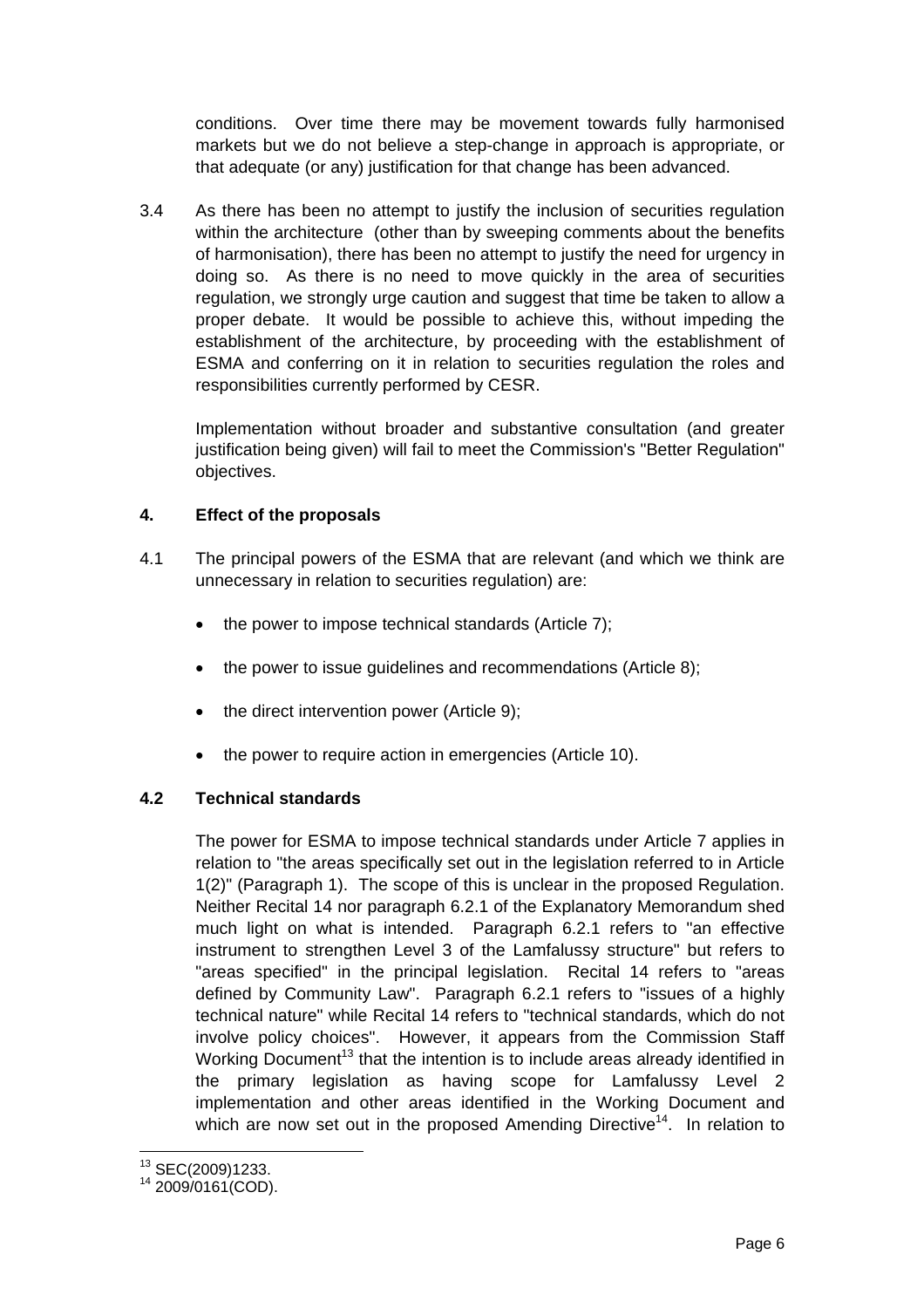securities regulation these relate to only a few matters<sup>15</sup>. If the intention is that the technical standards should only relate to issues of a highly technical nature, the Regulation should make that clear.

- 4.3 If the conclusion in paragraph 4.2 is correct, areas that may be covered by technical standards would include:
	- (i) MAD:
		- the definition of "inside information";
		- the requirement for disclosure of information and for delaying disclosure.
	- (ii) Transparency Directive:
		- details relating to the notification of interests in shares.
	- (iii) Prospectus Directive:
		- exemptions from the obligation to publish a prospectus in connection with a takeover or merger;
		- the information to be included in a prospectus.
	- (iv) Takeovers Directive
		- (possibly) the requirements for the information to be included in an offer document $16$

The Appendix contains a complete list of the areas where implementing measures are contemplated and where, therefore, technical measures may be adopted.

4.4 The Commission's publications in connection with the proposal contain a number of references to a "single rulebook" (see, for example, paragraph 4 of the Explanatory Memorandum<sup>17</sup>) but we do not see how that ties in with the proposed Regulation. We assume that the "single rulebook" is an objective confined to financial regulation, as we assume it is to be achieved through adoption of technical standards under Article 7 and there is no framework for the adoption of a single rulebook in relation to securities regulation. We think it important that it should be made clear that the single rulebook is not an objective in relation to securities regulation.

<span id="page-6-0"></span> $15$  See the Appendix, where the additional areas for technical standards are identified.

<span id="page-6-1"></span><sup>&</sup>lt;sup>16</sup> It is not clear that the possibility of rules being adopted for the application of Takeovers

Directive, Article 6(3) can be brought within the procedure for adopting technical standards in Article 7. Under Article 6(4) of the Takeovers Directive, the adoption of such rules is required to follow the procedure as set out in Article 18.

<span id="page-6-2"></span><sup>&</sup>lt;sup>17</sup> See also the Commission Communication (COM(2009)252) paragraph 4.2, which refers to "a single set of harmonised rules".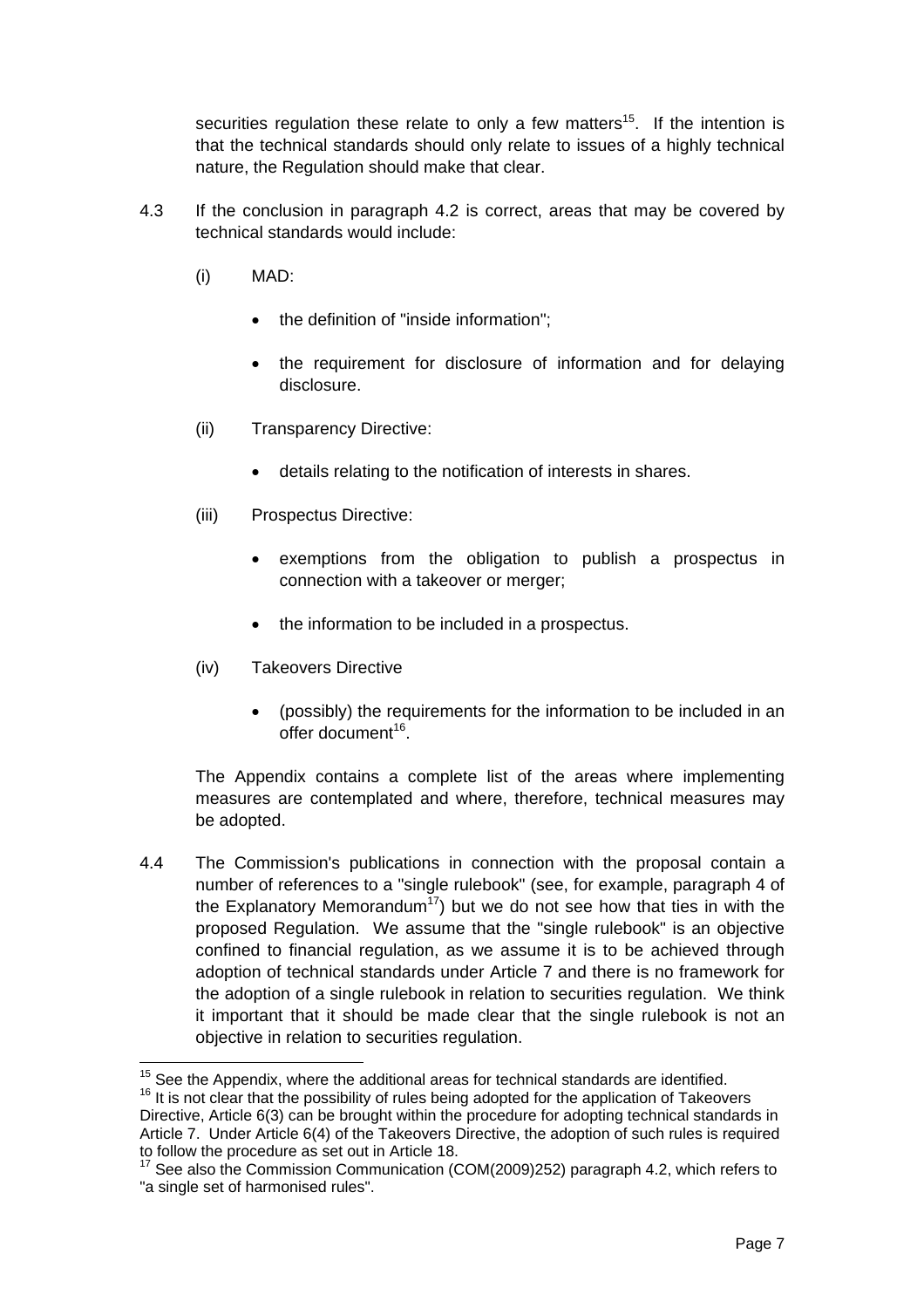# **4.5 Guidelines and recommendations**

Article 8 would confer on ESMA the power to adopt guidelines and recommendations. This is similar to the role currently performed by CESR but is strengthened by the requirement that competent authorities "make every effort to comply with those guidelines and recommendations". If a competent authority does not apply ESMA's guidelines or recommendations it must notify ESMA and give reasons. There is a significant risk that giving ESMA's guidelines and recommendations this additional authority will be counter-productive, as the process for formulating and adopting binding guidelines and recommendations will inevitably become more cumbersome and will take longer. In the context of securities regulation, CESR's nonbinding guidance has been effective in promoting more consistent practical application of the regulations and we do not see any case for change.

If Article 8 powers are retained in relation to securities regulation, we would be concerned that there is no mention in the existing draft of any requirement for public consultation (in contrast to the position in relation to technical standards<sup>18</sup>). If authoritative quidelines are to be provided by ESMA, it is essential that a proper consultation process is undertaken.

# **4.6 Direct intervention**

Article 9 would confer on ESMA powers to intervene directly in the way Community laws are applied by national regulators. It contemplates a three stage process:

- (i) first, (having investigated) ESMA may address a recommendation setting out action required to comply with Community law;
- (ii) second, a Commission decision requiring the competent authority to take action to comply with Community law; and
- (iii) subject to two important conditions, ESMA may adopt a decision addressed to a financial market participant. The conditions are:
	- (a) a remedy "in a timely manner" must be necessary to "maintain or restore neutral conditions of competition in the market or ensure the orderly functioning and integrity of the financial system"; and
	- (b) the non-compliance must be in respect of Community Laws that are directly applicable to financial market participants.

This process is potentially time-consuming (the Commission has three months and may take an additional month to take any Decision required of it at the second Stage). It appears that decisions addressed to financial market participants must relate to Community laws that are "directly applicable" by

<span id="page-7-0"></span> $18$  Article 7(2).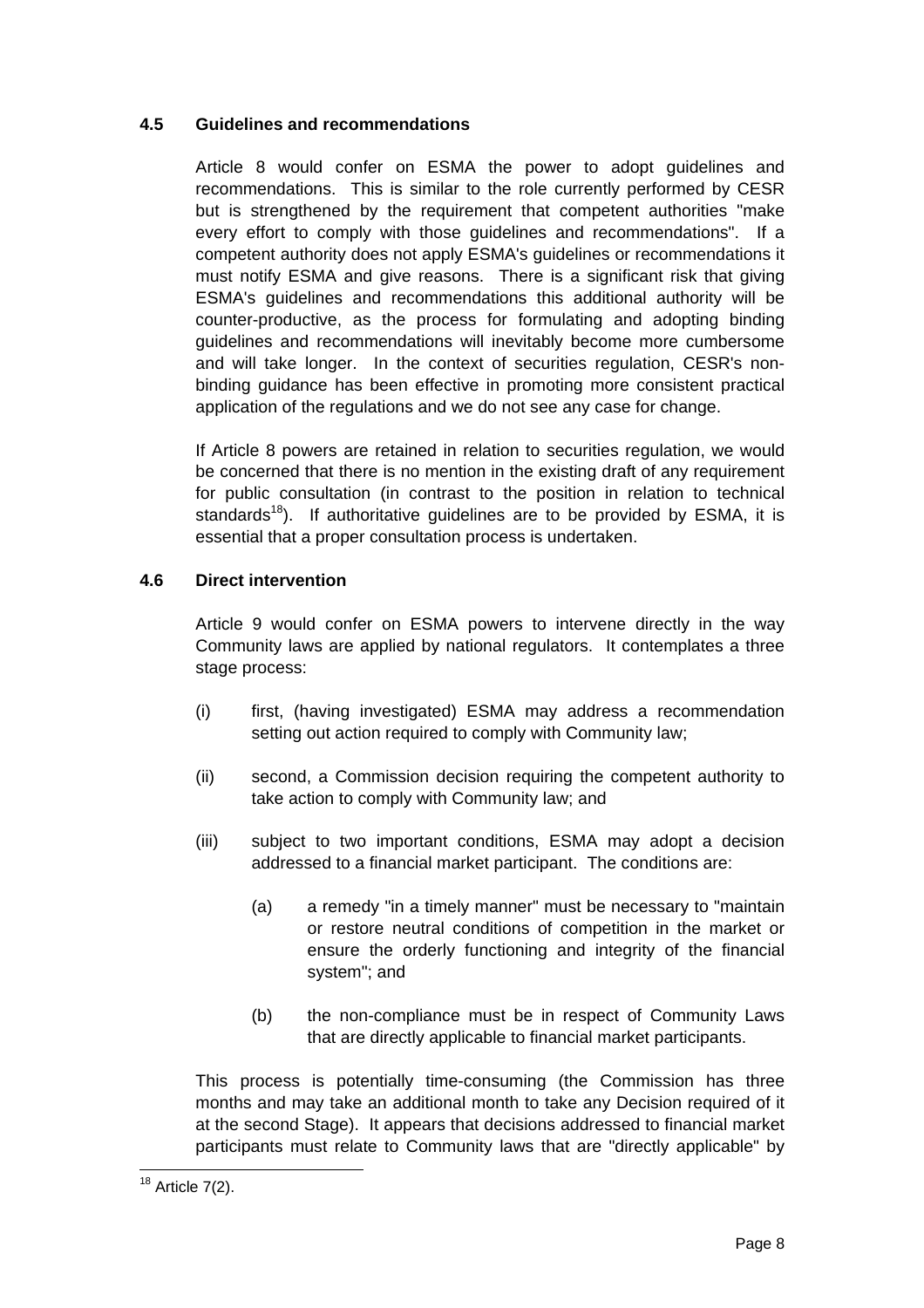virtue of being set out in Regulations (see Recital 20). However, there is academic debate whether other Community legislation (e.g. Directives) may in some circumstances be directly applicable. Given the importance to financial market participants of knowing what authority an ESMA decision would have, the Article should refer specifically to "Regulations".

- 4.7 With the broad scope proposed, this process is objectionable as a matter of principle. It disturbs the existing balance between Community institutions and Member States and their national agencies. The primary determination of a failure to comply with Community Law will not be a judicial determination by the Court of Justice but will be an executive decision of the Commission<sup>19</sup>.
- 4.8 Article 9(1) provides:

"Where a competent authority has not correctly applied the legislation referred to in Article 1(2), …. the Authority shall have the power set out in paragraphs 2, 3 and 6 of this Article."

The legislation referred to includes Directives, Regulations and Decisions. In its reference to Directives the Article must be regarded as legally flawed. It is for Member States to implement Directives and competent authorities do not "apply" Directives, they apply the laws adopted by Member States to implement them. We question whether the Commission can, by Regulation, take power to intervene directly in this way in Member State's decisions as to implementation of Community Law. It seems from the sub-clause omitted from the quotation above ("in particular by failing to ensure that a financial market participant satisfies the requirements laid down in that legislation") that the intention was to limit the scope to the enforcement of rules for financial regulation (presumably the single rulebook for financial institutions). If that is so, the Article should be amended accordingly.

4.9 Even if limited to the "enforcement" of directly applicable provisions (including technical standards adopted under Article 7) the process set out in Article 9 raises some significant legal issues, by making determination of the legality of decisions of competent authorities a matter of executive decision and not judicial determination. A person subject to a relevant provision will face an unacceptable level of uncertainty as to its legal obligations in the event of a disagreement between the relevant competent authority and ESMA (and the Commission). The Commission may require the competent authority to adopt a position with which the competent authority disagrees while the person concerned seeks redress against the competent authority concerned in its national courts.

#### **4.10 Emergency measures**

Article 10 provides a procedure for the adoption of measures in emergency situations:

<span id="page-8-0"></span> $19$  Art 226 EC requires that the Commission's "reasoned opinion" of non-compliance be brought to the Court.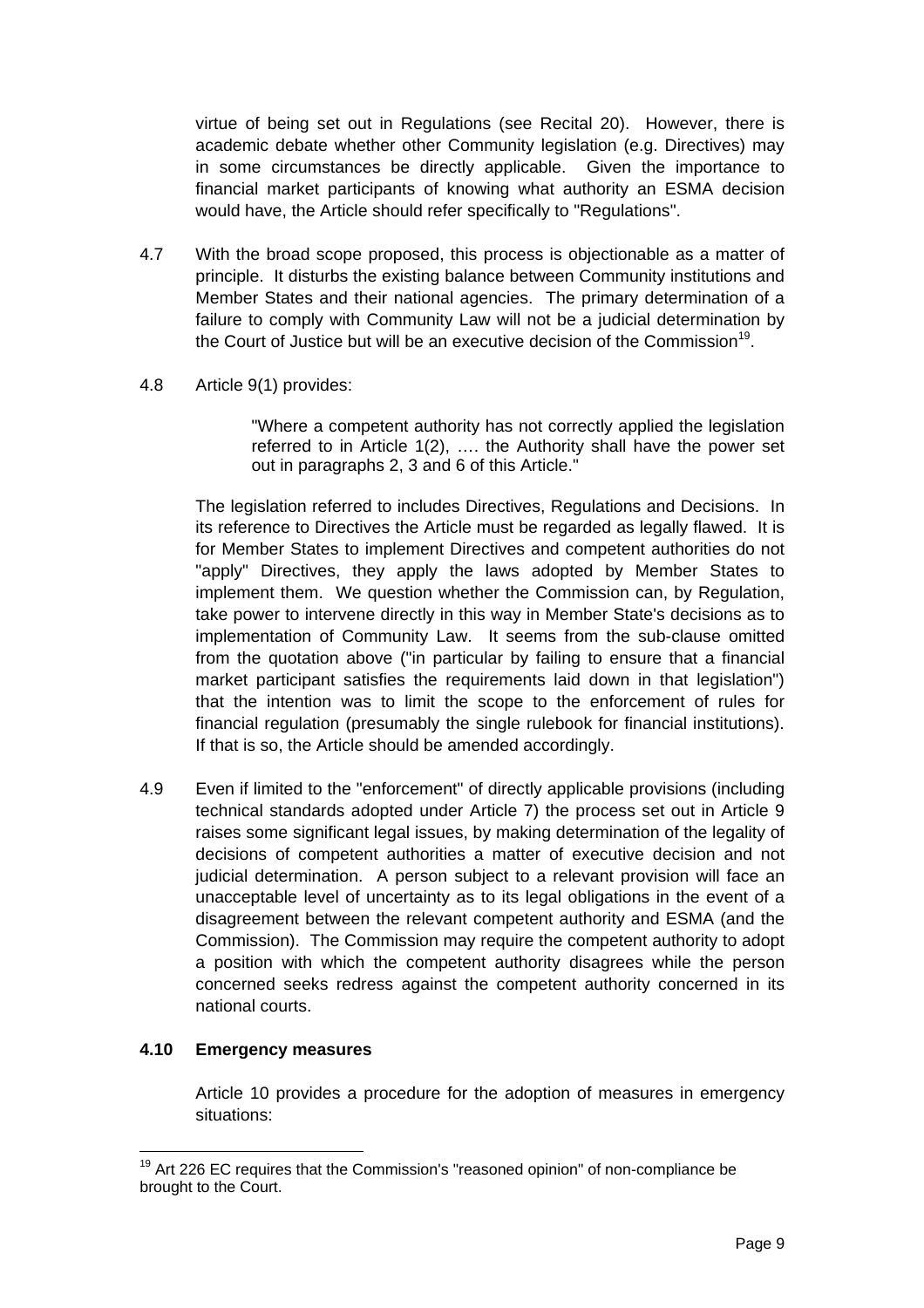- (i) it is for the Commission to determine that an "emergency situation" has arisen;
- (ii) ESMA may then adopt individual decisions addressed to competent authorities to take action; the action required must be "in accordance with the legislation referred to in Article 1(2)" and must have as its object addressing risks:
	- (a) that may jeopardise the orderly functioning and integrity of financial markets; or
	- (b) the stability of the whole or part of the financial system,

and must do so "by ensuring that financial market participants and competent authorities satisfy the requirements laid down in [the legislation referred to in Article 1(2)]";

- (iii) if a competent authority does not comply with the decision and the decision relates to a requirement that is directly applicable, ESMA may adopt a decision addressed directly to a financial market participant. We note, therefore, that ESMA cannot compel the competent authority to  $act<sup>20</sup>$ .
- 4.11 We do not see how Article 10 emergency measures could be applied in relation to securities regulation. We suggest therefore that the scope of the actions that might be required under Article 10 should be specified more clearly and should not include areas of securities regulation. $21$

9 November 2009

#### © CITY OF LONDON LAW SOCIETY 2009.

All rights reserved. This paper has been prepared as part of a consultation process. Its contents should not be taken as legal advice in relation to a particular situation or transaction.

<span id="page-9-0"></span> $20$  It would be ultra vires if the Regulation purported to provide such a power. This is recognised by the express reference to the powers of the Commission under Article 226 EC Treaty.

<span id="page-9-1"></span> $21$  It is suggested in the Impact Assessment (paragaph 6.1.1.5) that this power could have been used to impose an EEA-wide short-selling ban but we do not believe that would be possible without additional primary legislation (see paragraph 60 of the CESR Consultation Paper on its Proposal for a Pan-European Short Selling Disclosure Regime CESR/09-581, July 2009) which would have to be in a form that was directly applicable for it to be within the scope of Article 10.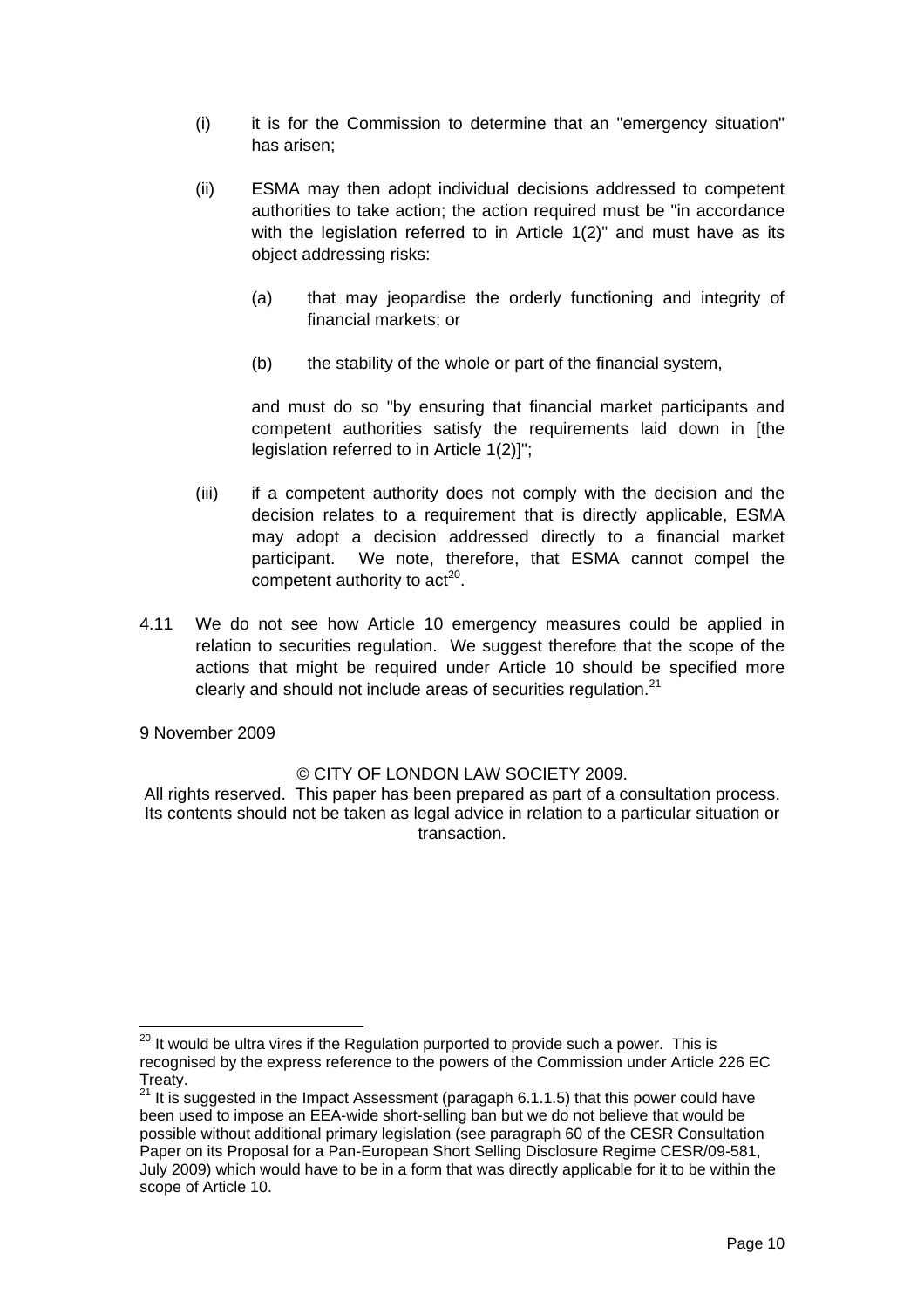# THE CITY OF LONDON LAW SOCIETY COMPANY LAW COMMITTEE

Individuals and firms represented on this Committee are as follows:

William Underhill (Slaughter and May) (Chairman)

Richard Brown (Lovells)

Mark Curtis (Simmons & Simmons)

Lucy Fergusson (Linklaters)

Simon Griffiths(Addleshaw Goddard)

Michael Hatchard (Skadden Arps)

Nicholas Holmes (Ashurst)

Simon Jay (Cleary Gottleib Steen & Hamilton LLP)

Eileen Kelliher (Allen & Overy LLP)

Vanessa Knapp (Freshfields Bruckhaus Deringer)

Tim Lewis (Macfarlanes LLP)

James Palmer (Herbert Smith LLP)

Christopher Pearson (Norton Rose)

David Pudge (Clifford Chance LLP)

Richard Spedding (Travers Smith LLP)

Victoria Younghusband (SJ Berwin)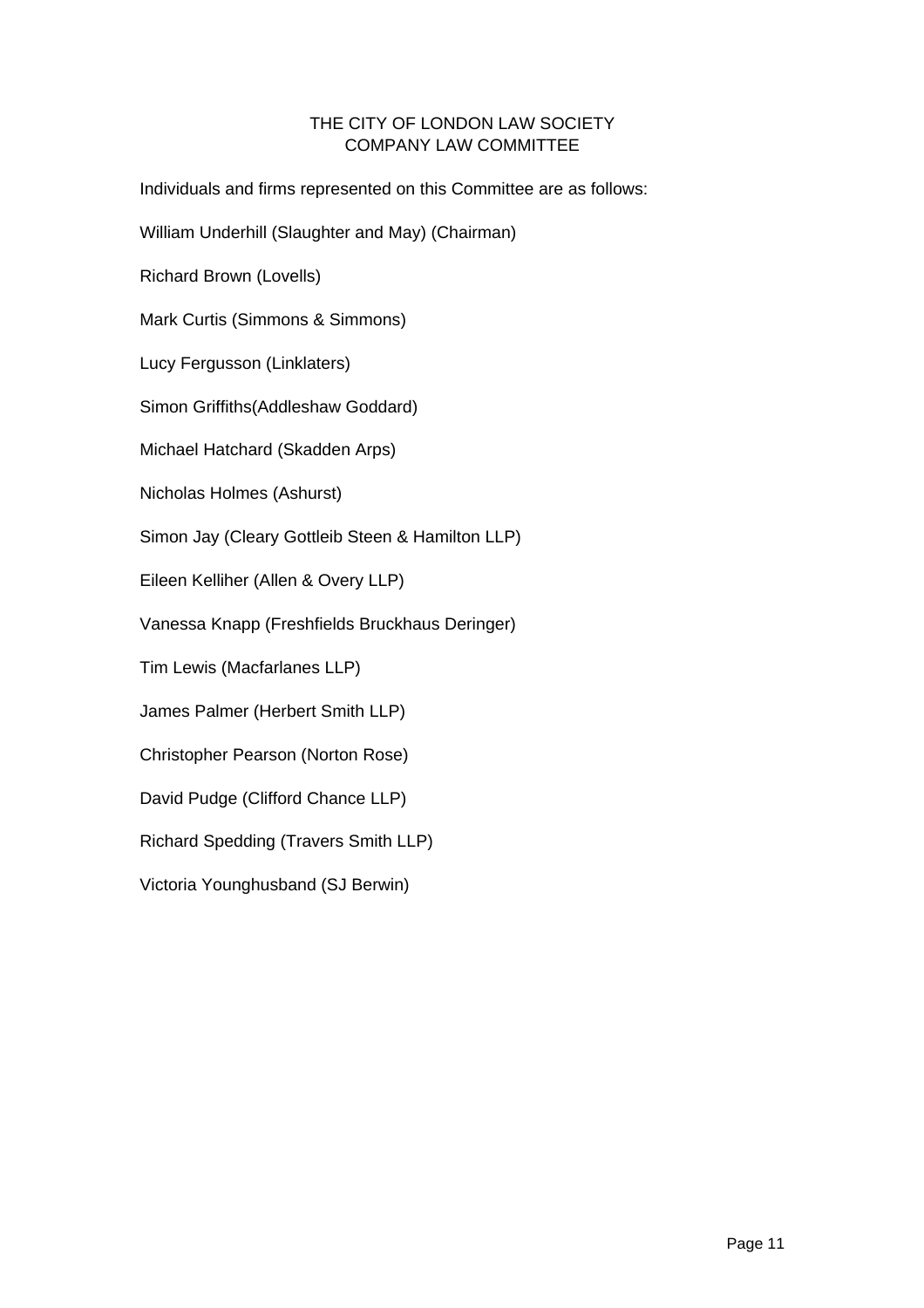# **APPENDIX**

- *Note: (1) The actions in italics have already been the subject of EC implementing measures.* 
	- *(2) The sections in bold are expressly referred to in the proposed Directive which would amend MAD, the Transparency Directive and the Prospectus Directive and give ESMA express authority to make draft technical standards in these areas.*

The technical standards may relate to:

- (i) MAD
	- The definitions of *inside information, market manipulation* and financial instruments (Article  $1(1)$ ,  $1(2)$ , and  $1(3)$ );
	- *The requirements for disclosure of inside information (Article 6(1)* and  $6(3)$ ;
	- *The requirements for delaying disclosure of inside information (Article 6(2));*
	- The requirements for informing a competent authority of a decision to delay disclosure (Article 6(2));
	- *The conditions under which issuers must draw up an insider list and the conditions under which they must be updated* (Article 6(3));
	- *The categories of person who are subject to a duty of disclosure as persons discharging managerial responsibilities or those closely associated with them, and the triggers for their disclosure requirements (Article 6(4));*
	- *The notification requirements of professional persons arranging a financial transaction who suspect insider dealing or market manipulation* (Article 6(9));
	- **The procedures for exchange of information between competent authorities and for cross border inspections (Article 16(5))[22.](#page-11-0)**
- (ii) Transparency Directive
	- The definitions in Article 2(1), and *in particular procedural arrangements by which an issuer may choose its home Member State under Article 2(1)(i)(ii);*

<span id="page-11-0"></span> $22$  The sections in bold are expressly referred to in the proposed Directive which would amend MAD, the Transparency Directive and the Prospectus Directive and give ESMA express authority to make draft technical standards in these areas.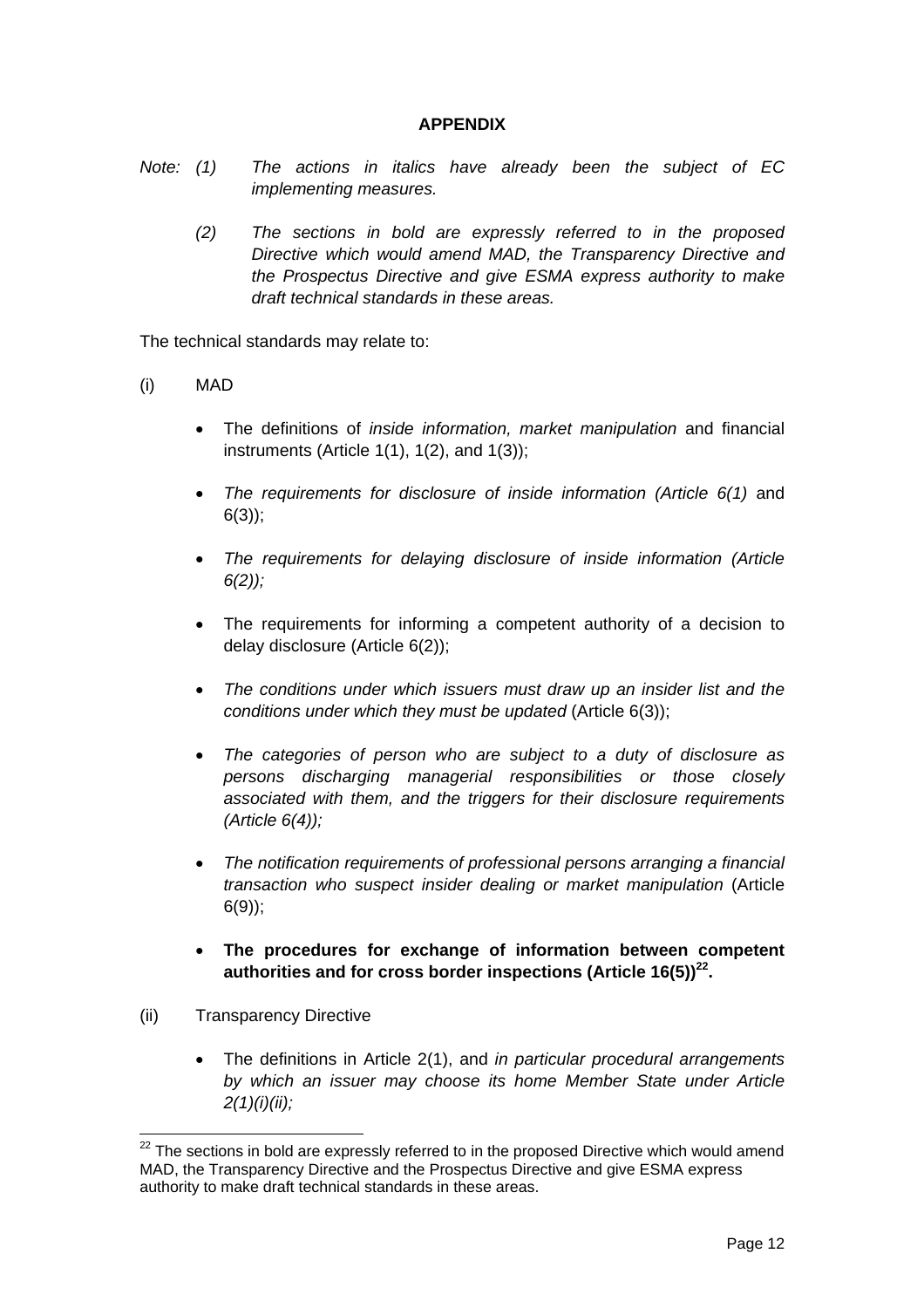- An indicative list of means which are not be considered as electronic means (Article 2(1)(l);
- The requirements for publication of the annual financial report, in particular the conditions under which it is to remain available to the public (Article 4(1));
- The *requirements for publication of the half yearly financial report*, in particular the conditions under which it is to remain available to the public, the auditor's review, *and the minimum content of a condensed balance sheet which is not prepared in accordance with international accounting standards (Article 5(1)-(5));*
- The requirements for the notification of the acquisition or disposal of major shareholdings *and the market maker exemption, in particular the length of the "short settlement cycle"* (Article 9(2), 9(4), 9(5));
- The *procedures for the notification of the acquisition or disposal of a major shareholding, including the management company and investment firm exemptions*, and **in particular the adoption of a standard form when notifying the issuer or when the issuer files with the competent authority** *and relevant timings* (Article 12(1), 12(2), 12(4), 12(5), 12(6), a new **12(9)**);
- *The types of financial instruments and agreements which will apply rise to calculating a major shareholding notification*, the contents of the notification, the notification period and the recipient of the notification (Article 13(1)). **A new article 13(3) proposes a standard form when notifying to the issuer under article 13(1) and when issuers file with the competent authority.**
- The notification requirements when a company purchases its own shares (Article 14(1));
- The procedures for making information available to shareholders for issuers whose shares are admitted to trading on a regulated market (Article 17(1)-(3));
- The procedures for making information available to debt holders for issuers whose debt securities are admitted to trading on a regulated market (Article 18(1)-(4));
- The procedures for issuers filing regulated information with the competent authority, in particular with regard to filing by electronic means (Article  $19(1)-(3)$ ).
- *The standards for the manner of disseminating regulated information*, and in particular for the central storage mechanism (Article 21(1)-(3));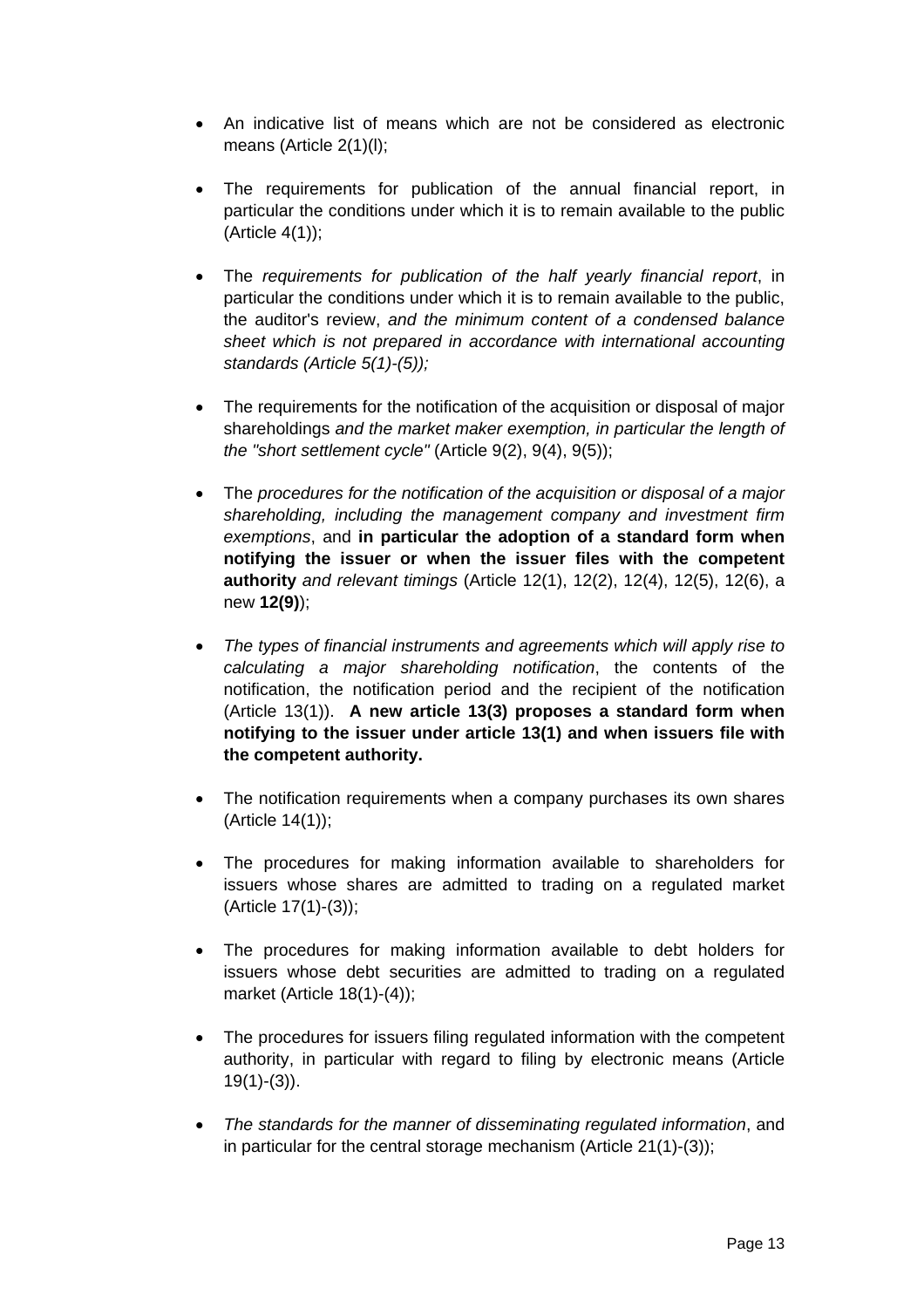- *The information requirements for issuers whose registered office is in a third country, in particular ensuring the equivalence of information (Article 23(1), 23(2), 23(6)).*
- (iii) Prospectus Directive
	- The definitions in Article  $2(1)$ ;
	- The exemption from the obligation to publish a prospectus for securities offered, or admitted to trading, in connection with a takeover or merger, in particular the requirement of "equivalence" in the takeover document (Article 4(1)(b) – (c) and  $4(2)(c) - (d)$ ;
	- *The format of the prospectus or base prospectus and supplements (Article 5);*
	- *The specific information to be included in a prospectus (Article 7);*
	- **The conditions for the authorised omission of information from a prospectus (Article 8(2));**
	- *The method of disclosure of a document referring to all information that an issuer has published over the preceding year in accordance with securities regulations (Article 10(1));*
	- *The requirements for incorporating information into a prospectus by reference (Article 11(3));*
	- The time limits for approval of the prospectus (Article 13);
	- *The manner of making the prospectus public (Article 14(1) (4));*
	- *The dissemination of advertisements announcing an intention to offer securities to the public or their admission to trading on a regulated market (Article 15);*
	- The requirements for a third country to ensure the equivalence of prospectuses by reason of its national law or international standards (Article 20).

**It is also proposed in the draft Directive to authorise ESMA to make technical standards:** 

- **to determine the conditions of the obligation to provide a supplement to the prospectus under a new article 16(3);**
- **to determine the conditions relating to the procedures for the notification to ESMA of the certificate of approval, the copy of the prospectus, the**